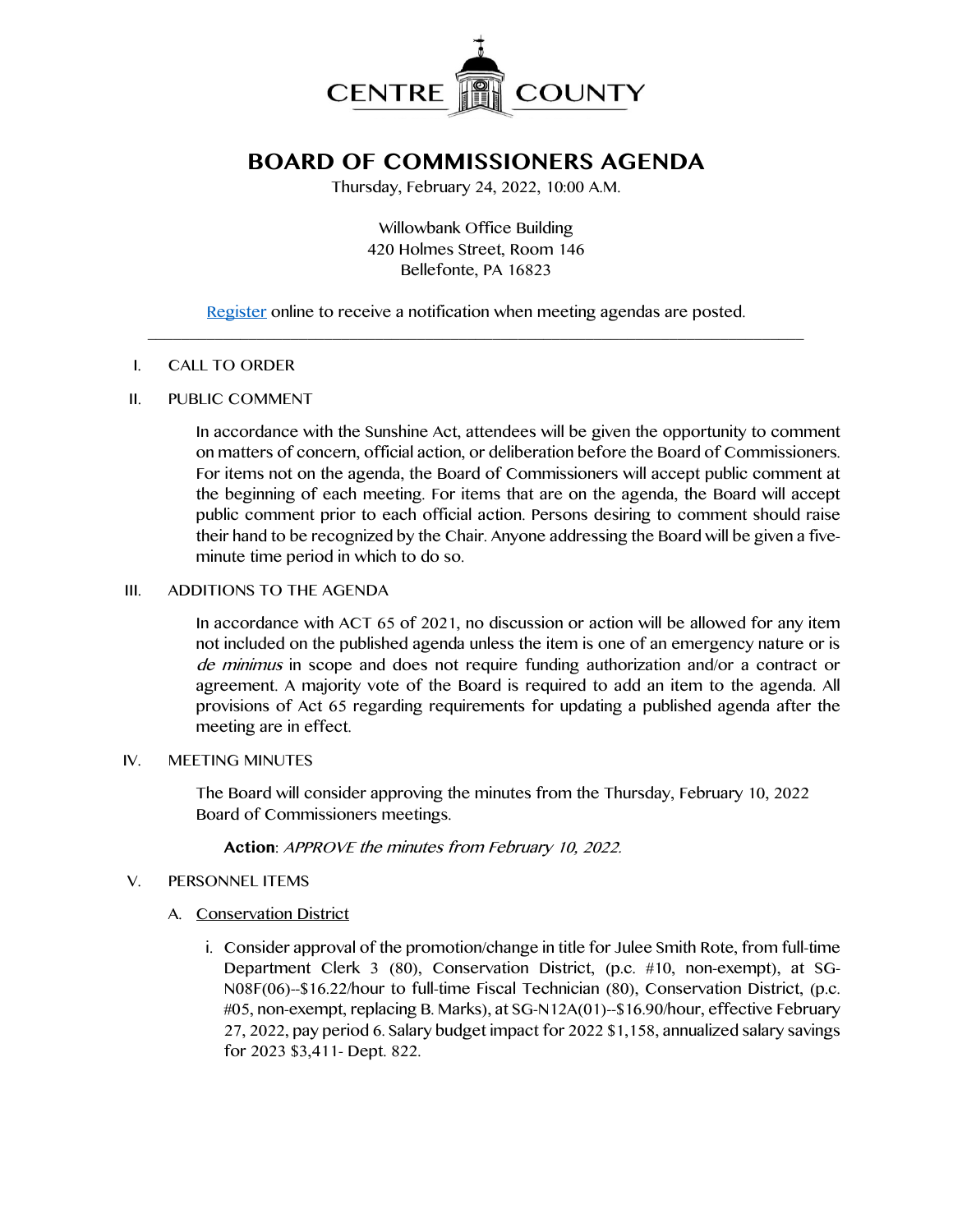### **BOARD OF COMMISSIONERS AGENDA THURSDAY, FEBRUARY 24, 2022 PAGE 2**

ii. Consider approval of the personnel requisition for full-time Department Clerk 3 (80), Conservation District, (p.c. #10, non-exempt, replacing J. Smith Rote), at SG-N08, effective retro to February 22, 2022, pay period 5 – Dept. 822.

## **Action:** APPROVE the Conservation District items i-ii.

- B. Correctional Facility
	- i. Consider approval of the personnel requisition for full-time Corrections Officer, Correctional Facility, (p.c. #80, non-exempt, replacing C. Miller), at SG-N10, effective retro to February 10, 2022, pay period 4 – Dept. 333.
	- ii. Consider approval of the personnel requisition for full-time Lieutenant, Correctional Facility, (p.c. #63, exempt, replacing T. Allen), at SG-S54, effective retro to February 10, 2022, pay period 4 – Dept. 333.
	- iii. Consider approval of the appointment for Tyler R. Masorti, to full-time Corrections Officer, Correctional Facility, (p.c. #27, non-exempt, replacing J. Williams), at SG-N10X(01)--\$17.50/hour, effective March 14, 2022, pay period 7. Conditional upon satisfactory completion of pre-employment requirements. Salary budget savings for 2022 \$9,758, annualized salary impact for 2023 \$42 - Dept. 333.
	- iv. Consider approval of the appointment for Travis L. Vonada, to full-time Corrections Officer, Correctional Facility, (p.c. #32, non-exempt, replacing C. Eyster), at SG-N10X(01)--\$17.50/hour, effective March 14, 2022, pay period 7. Conditional upon satisfactory completion of pre-employment requirements. Salary budget impact for 2022 \$2,132, annualized salary impact for 2023 \$1,498 - Dept. 333.
	- v. Consider approval of the appointment for Samuel J. McCloy, to full-time Corrections Officer, Correctional Facility, (p.c. #80, non-exempt, replacing C. Miller), at SG-N10X(01)--\$17.50/hour, effective March 14, 2022, pay period 7. Conditional upon satisfactory completion of pre-employment requirements. Salary budget savings for 2022 \$8,302, annualized salary impact for 2023 \$1,498 - Dept. 333.

**Action:** APPROVE Correctional Facility items i-v.

C. Human Resources – Consider approval to expand the Employee Referral Incentive Program to other departments within the County, effective February 24, 2022, pay period 5– Dept. 114.

**Action:** APPROVE the expansion to the Employee Referral Incentive Program.

- D. Human Services
	- i. Aging Consider approval of the personnel requisition for full-time Aging Care Management Supervisor 1, Office of Aging, (p.c. #02, exempt, replacing B. Lose), at SG-S54, effective retro to February 18, 2022, pay period 5 – Dept. 521.

**Action:** APPROVE the personnel requisition for Aging Care Management Supervisor.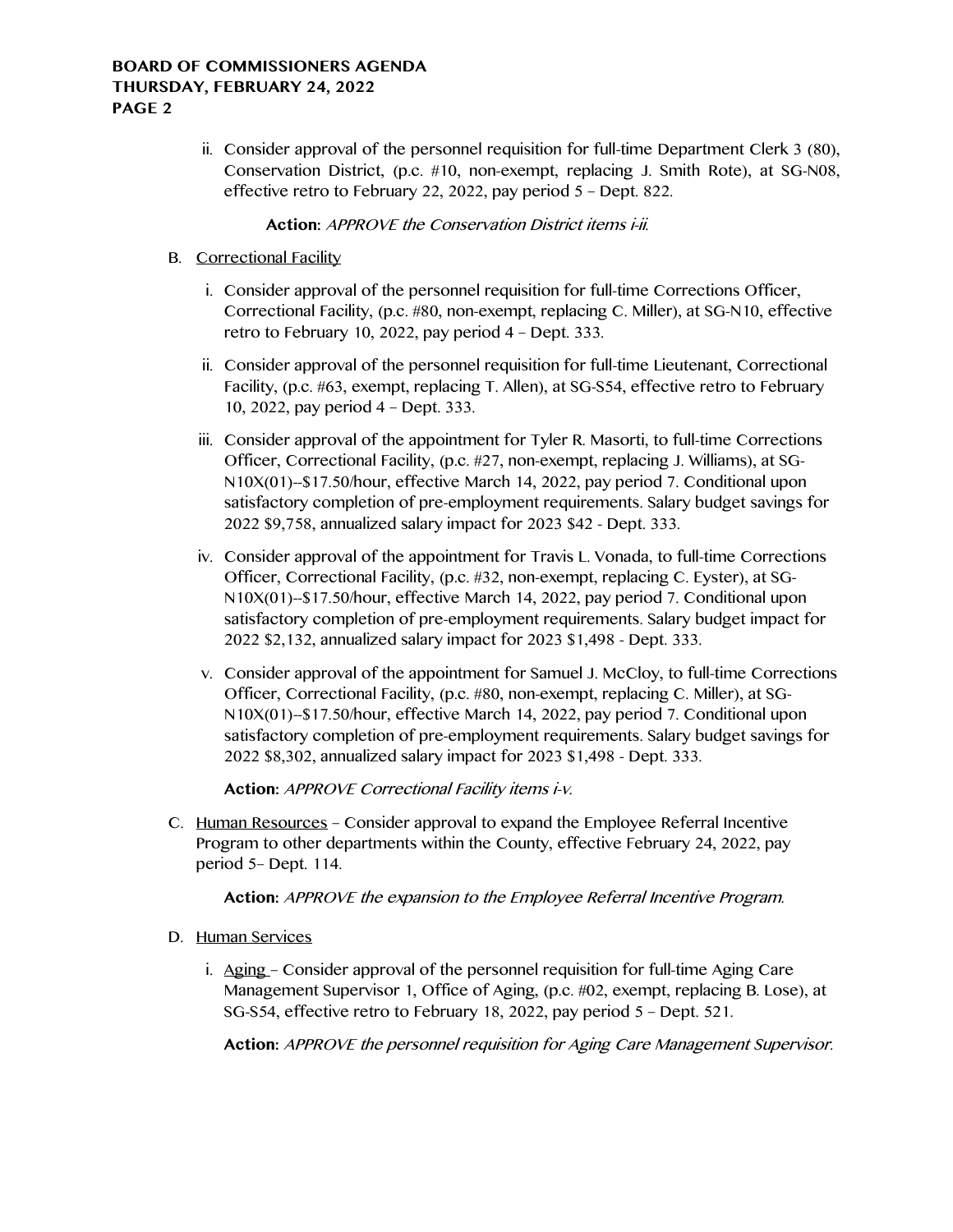ii. MH/ID/EL-Consider approval of the personnel requisition for full-time Caseworker 2, MH/ID/EI, (p.c. #03, non-exempt, replacing T. Hess), at SG-N12, effective retro to February 15, 2022, pay period 5 – Dept. 561.

**Action:** APPROVE the personnel requisition for MH/ID/EI.

iii. Drug and Alcohol - Consider approval of the voluntary demotion/change in title/department for Laurie Lynch, from full-time Caseworker 3, C&YS, (p.c. #47, nonexempt), at SG-N15G(07)--\$22.68/hour to full-time D&A Case Management Specialist, MH/ID/EI-D&A, (p.c. #11, non-exempt, replacing E. Shaw), at SG-N12N(14)-- \$22.59/hour, effective March 13, 2022, pay period 7. Salary budget impact for 2022 \$4,391, annualized salary impact for 2023 \$11,848 - Dept. 562.

**Action:** APPROVE the voluntary demotion/change in title/department for Laurie Lynch.

- E. Public Defender
	- i. Consider approval of the personnel requisition for full-time Legal Secretary 2, Public Defender, (p.c. #08, non-exempt, replacing B. Spennati), at SG-N08, effective retro to February 14, 2022, pay period 5 – Dept. 132.
	- ii. Consider approval of the appointment for Sarah R. Markley, full-time Legal Secretary 2, Public Defender, (p.c. #09, non-exempt, replacing C. Tomblin), at SG-N08A(01)-- \$14.79/hour, effective February 28, 2022, pay period 6. Conditional upon satisfactory completion of pre-employment requirements. Salary budget savings for 2022 \$533 - Dept. 132.

**Action:** APPROVE the Public Defender items i-ii.

#### VI. REPORT ON JUDICIAL PERSONNEL ITEMS

#### MDJ Bellefonte 49-3-02

- i. President Judge Pamela Ruest has approved the personnel requisition for full-time Magisterial District Court Secretary, MDJ-Bellefonte, (p.c. #12, non-exempt, replacing K. Weight), at SG-N08, effective February 9, 2022, pay period 4 – Dept. 253.
- ii. President Judge Pamela Ruest has approved the personnel requisition for full-time Magisterial District Court Secretary, MDJ-Bellefonte, (p.c. #10, non-exempt, replacing S. Heckman), at SG-N08, effective February 14, 2022, pay period 5 – Dept. 253.

#### VII. REPORT ON ROW OFFICE PERSONNEL ITEMS

#### VIII. NON-PERSONNEL ITEMS

Letter in support of Central Pennsylvania Institute of Science and Technology's application for funding through the FY 2021 American Rescue Plan Act Economic Adjustment Assistance Program under the Assistance to Coal Communities.

**Action:** APPROVE the letter of support for CPI.

IX. COVID-19 PLANNING AND RESPONSE